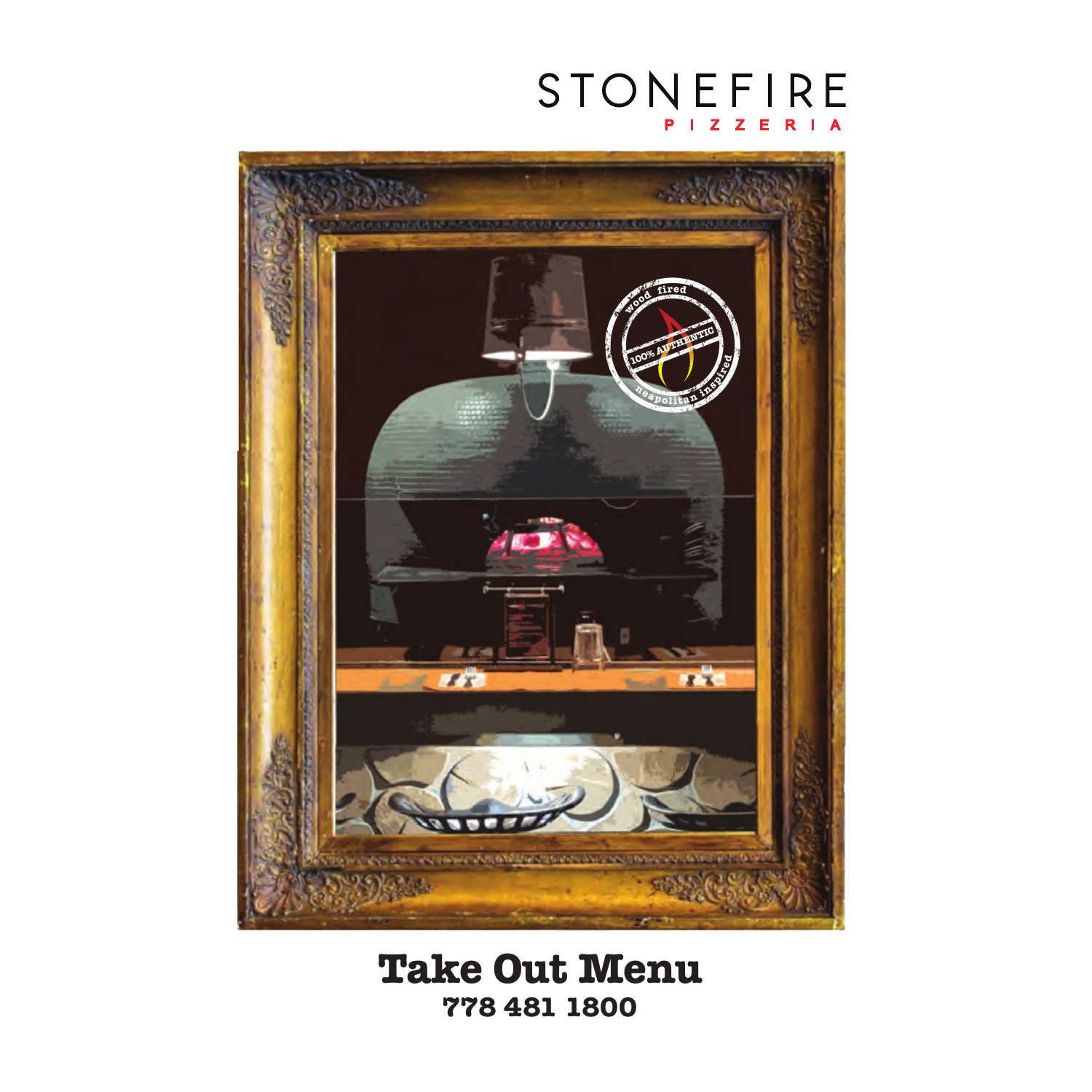### **Pizza**

#### Al Pomodoro (red sauce)

| Margherita<br>Italian plum tomato sauce, flor di latte, grana padano, and fresh basil.                                                           | 20 |
|--------------------------------------------------------------------------------------------------------------------------------------------------|----|
| Mediterranean<br>Italian plum tomato sauce, red onions, red peppers, kalamata olives,<br>grape tomatoes, feta cheese, topped with fresh arugula. | 24 |
| Pepperoni $\Lambda$<br>Italian plum tomato sauce, flor di latte, loaded with Gwinner's pepperoni.                                                | 26 |
| Pineapple Express<br>Italian plum tomato sauce, flor di latte, white cheddar, Gwinner's<br>smoked ham and pineapple chunks.                      | 26 |
| Roasted BBQ Chicken<br>Sweet & smokey bbq sauce, flor di latte, white cheddar, roasted chicken,<br>red onion and red peppers.                    | 26 |
| Carnivore $\langle \rangle$<br>Italian plum tomato sauce, flor di latte, calabrese salami,<br>pepperoni, Italian sausage.                        | 28 |
| "Bring Home The Bacon"<br>Italian plum tomato sauce, flor di latte, white cheddar, smoked bacon chunks.                                          | 28 |
| Speziata $\{\wedge\}\$<br>Italian plum tomato sauce, flor di latte, smoked Italian jalapeno<br>sauce, red peppers, capicola.                     | 28 |
| Alla Panna (cream sauce)                                                                                                                         |    |
| Blue Mushroom<br>Alfredo sauce, fior di latte, grana padano, mushroom medley,                                                                    | 22 |

blue cheese and truffle oil drizzle.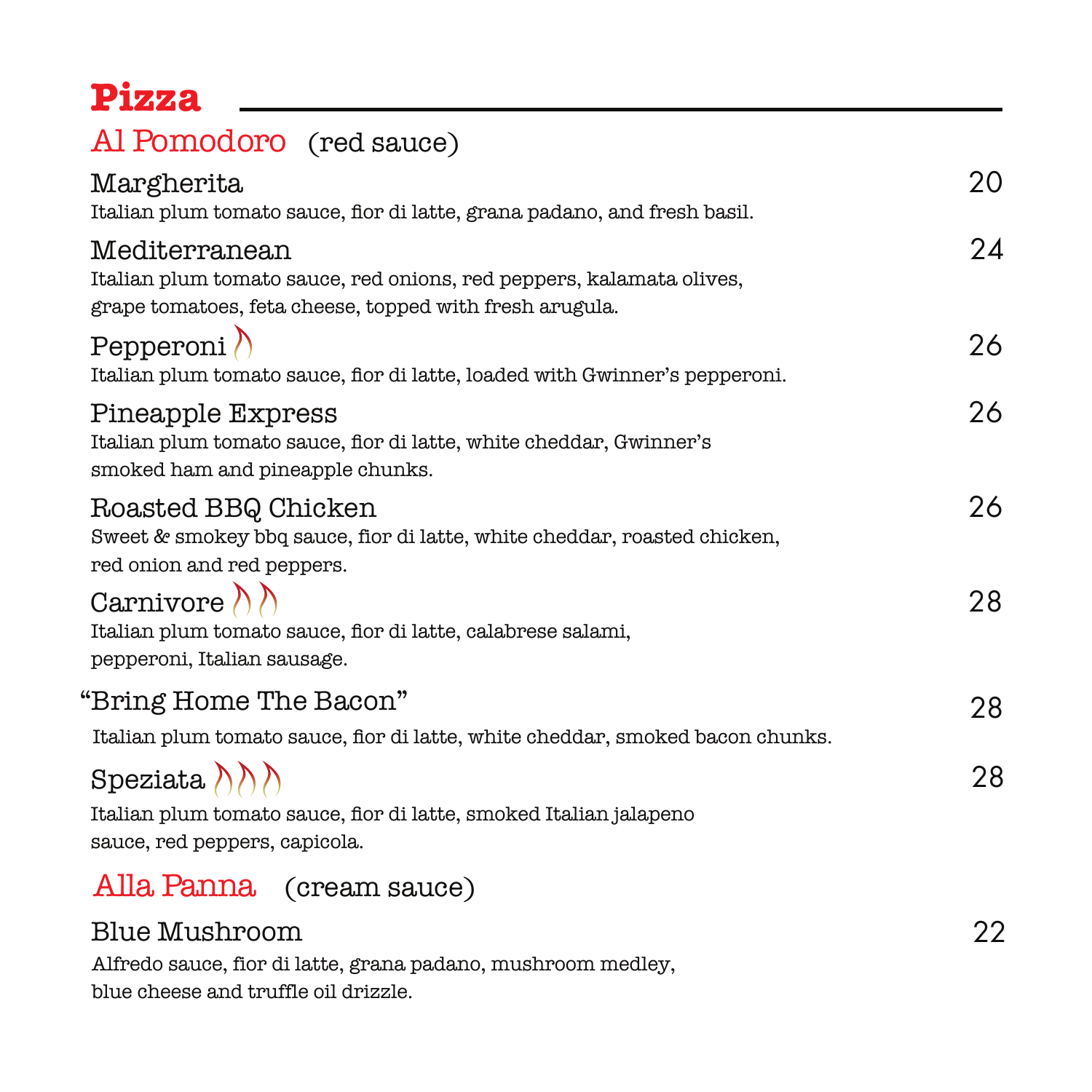| Trek<br>Alfredo sauce, flor di latte, grana padano Italian sausage, mushrooms,<br>fresh basil, topped with fresh arugula.                                    | 26 |
|--------------------------------------------------------------------------------------------------------------------------------------------------------------|----|
| Smoked Salmon<br>Alfredo sauce, fior di latte, grana padano, smoked salmon, fresh dill,<br>Italian parsley, fried capers and lemon zest.                     | 26 |
| Bianca (olive oil base)                                                                                                                                      |    |
| "Grape Expectations"<br>Extra virgin olive oil, halved seedless grapes, red onion, fior di latte,<br>white chedder, grana padano, and organic honey drizzle. | 22 |
| Isabella<br>Extra virgin olive oil, artichokes, red onion, feta, topped with<br>fresh arugula and prosciutto.                                                | 26 |
| Pesto<br>Basil almond pesto sauce, bacon, fior di latte, grana padano<br>grape tomatoes and red onions.                                                      | 26 |

| add toppings:                                      |   | house made dipping sauces: | CUP/JAR |
|----------------------------------------------------|---|----------------------------|---------|
| shrimp                                             | 8 | creamy basil garlic        | 3/12    |
| any meat                                           | 6 | brown sugar hot sauce      | 3/12    |
| cheese                                             | 4 |                            |         |
| anchovies                                          | 2 | gluten free pizza crust    | 4       |
| vegetables                                         |   | vegan cheese               | 2       |
| banana peppers<br>pepperoncini<br>jalapeno peppers |   | side of parmesan           |         |
| red onion                                          |   | sorry no half & half       |         |